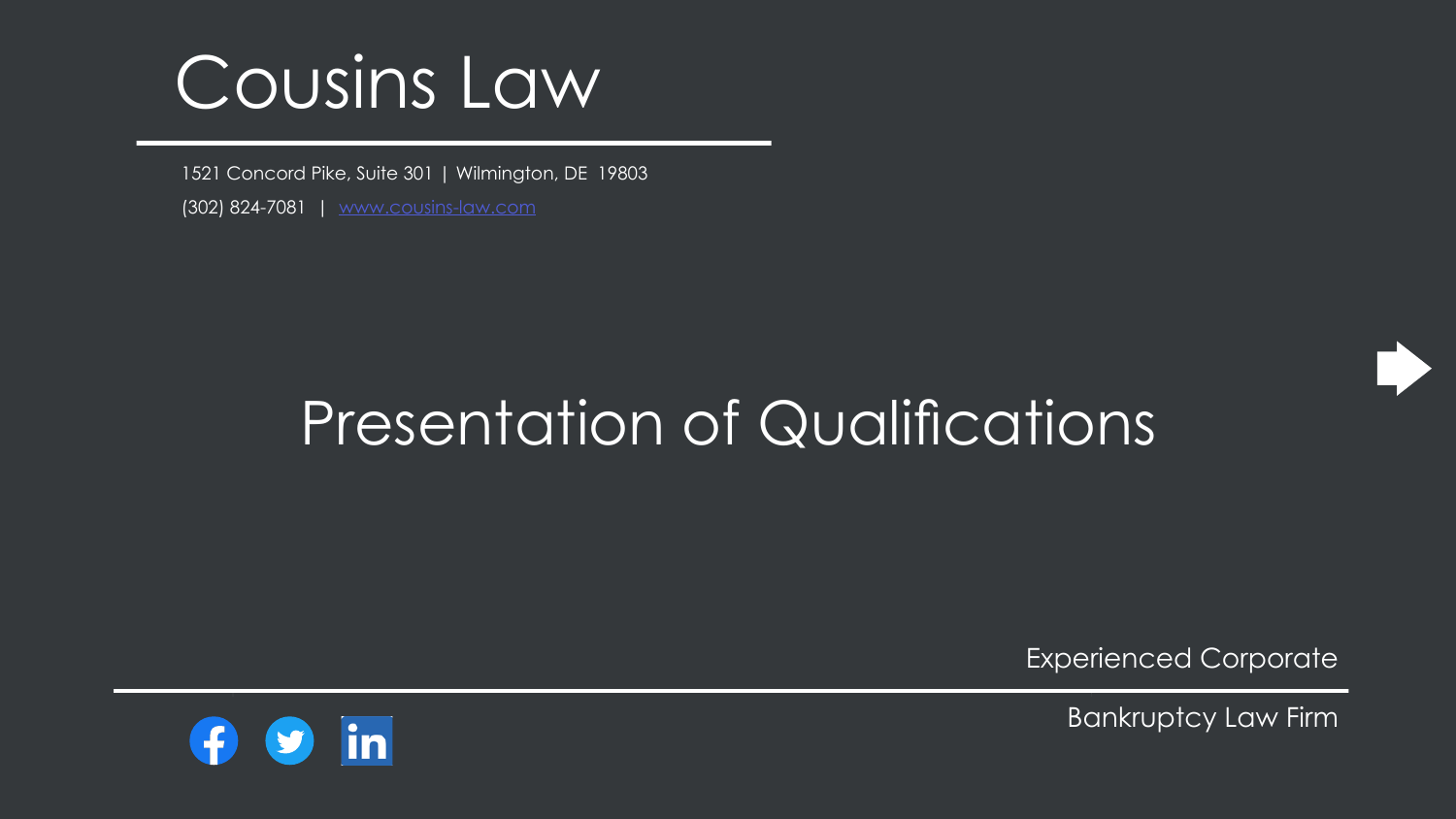

# Introduction

Thank you for considering Cousins Law as your counsel.

Cousins Law is a boutique, Delaware law firm specializing in corporate restructurings and liquidations, business law, litigation and corporate transactions.

We regularly act as lead counsel, conflicts counsel, special litigation counsel, and cocounsel to companies, statutory committees, and purchasers of all sizes in practically every industry, including representations in some of the largest and most complex cases ever filed in Delaware.

As a result of our years of experience, professional expertise and business judgment, we offer our clients innovative, effective and pragmatic solutions to the most immediate legal and business challenges.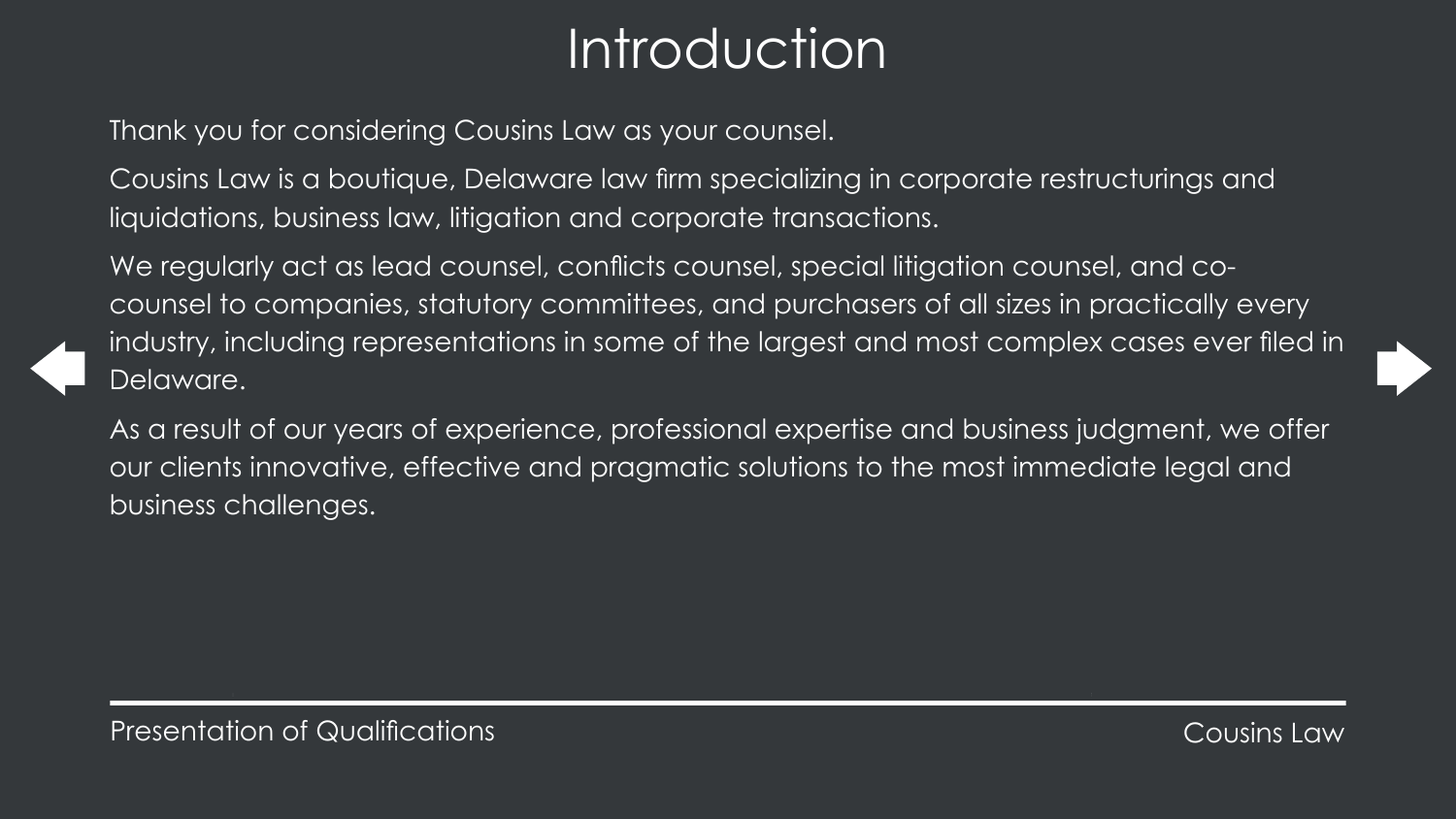# Introduction (cont'd)

help our clients achieve their short-term and long-term strategic goals.

- As trusted business advisors with a proven track record of success, we also understand how to
- Because of Scott's years of experience in restructuring cases, we have the ability and the
- We staff and bill responsibly. Our clients do not pay for on-the-job training by inexperienced
- Because of our competitive market rates and "lean" approach to staffing, we offer the
	-





expertise to pursue tough cases.

lawyers.

experience of big firms but at far more competitive hourly rates. Federal bankruptcy law and litigation are our business and we are pleased for the opportunity to serve as your counsel.\*

Our engagement is subject to the completion of a successful conflicts check and the entry into of an engagement letter.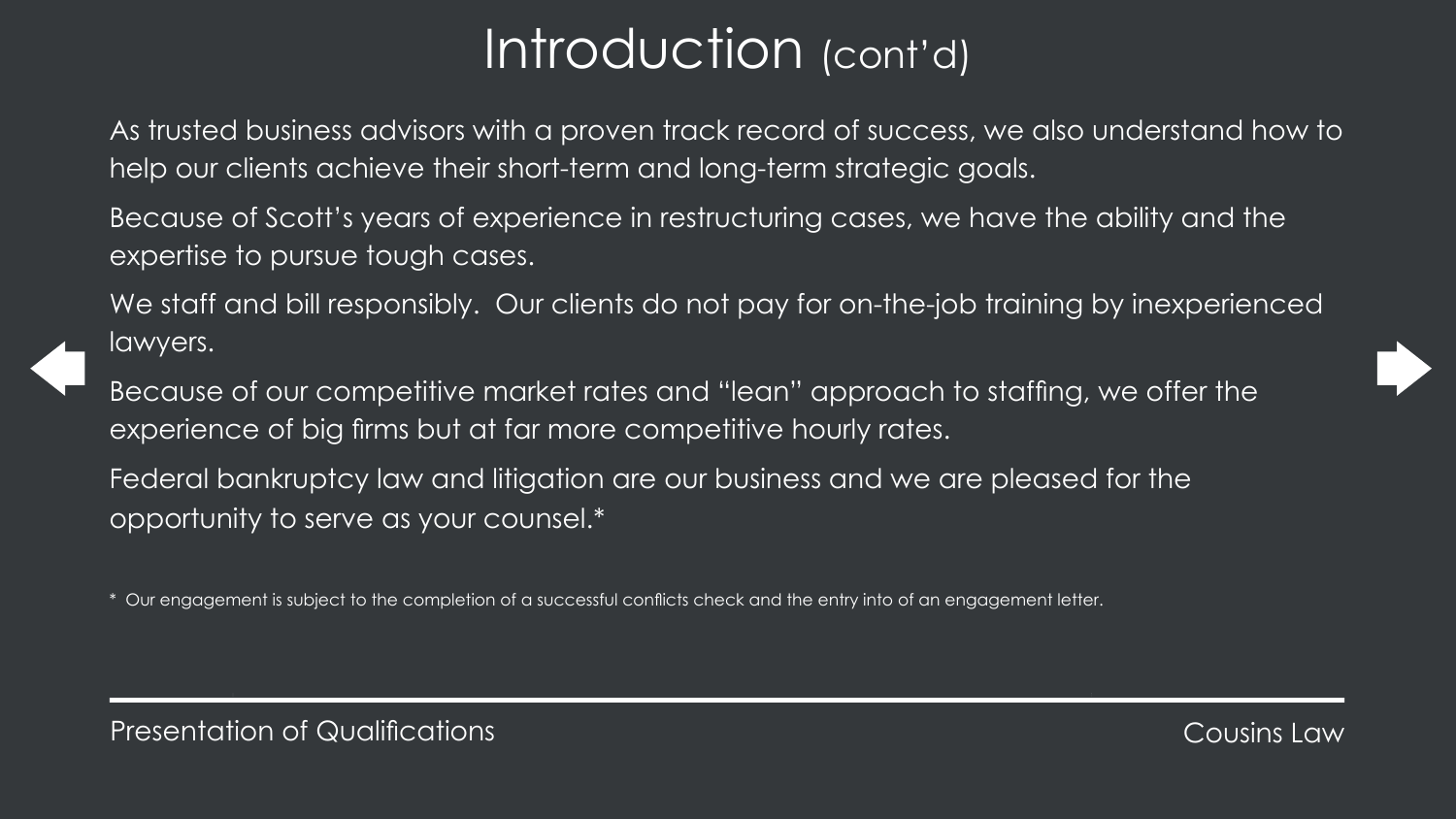

# Our Accolades

# Scott has in the past, and continues to be:

● listed, *[Chambers & Partners USA Guide](https://chambers.com/lawyer/scott-cousins-usa-5:172305)*, an annual listing of the leading business lawyers and law firms in the world, 2004-2006; 2010 to present;

- AV® Rated by *[Martindale-Hubbell](https://www.martindale.com/attorney/scott-d-cousins-168627866/)* in Bankruptcy and Litigation;
- listed, *[Delaware Super Lawyers](https://profiles.superlawyers.com/delaware/wilmington/lawyer/scott-cousins/4618beba-862f-429a-8c05-cde52ec511e7.html)*, since 2013;
- listed, *[The International Who's Who of Insolvency & Restructuring Lawyers](https://whoswholegal.com/scott-d-cousins)*, since 2011;

● listed, *[The Best Lawyers in America](https://www.bestlawyers.com/Search)*® in the practice area of Bankruptcy and Creditor Debtor Rights/ Insolvency and Reorganization Law since 2006.

As one commentator remarked: "Scott Cousins adds value to every case we work on together."

*See* <https://chambers.com/lawyer/scott-cousins-usa-5:172305>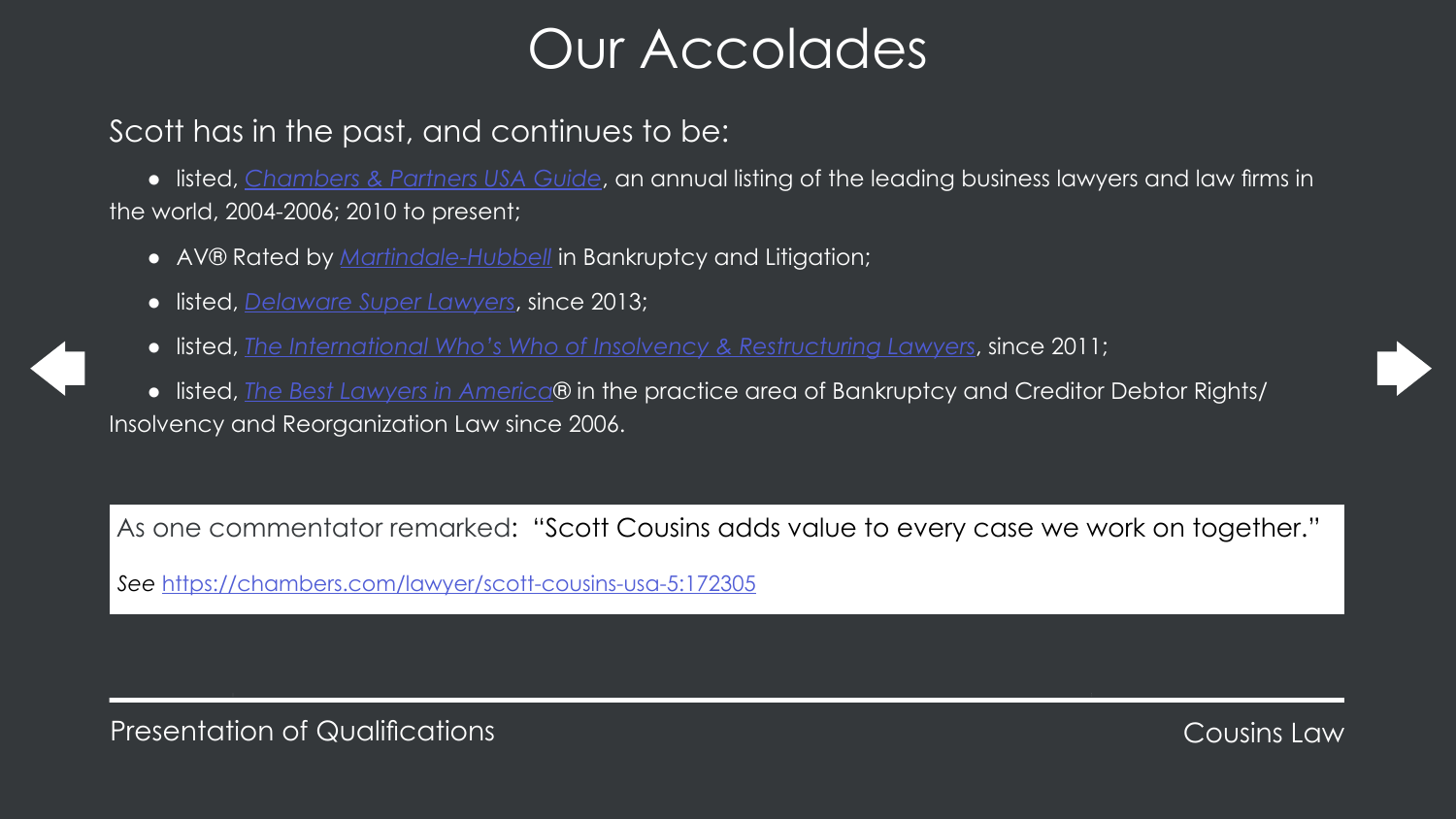



# Public Service

● At Cousins Law we understand the importance of public service. As lawyers we have special obligations to the administration of justice, which is essential to our practice. We honor the timeless words of the former Chief Justice of the Delaware Supreme Court, E. Norman Veasey, reminding Delaware lawyers that they have an obligation, and "that obligation is to justice."

Our support of charitable organizations in the communities where we live and work is critical to strengthening our communities. Accordingly, we demonstrate our deep and unwavering commitment to public service by engaging in *pro bono* work and charitable activities. ● More specifically, Scott's *pro bono* service focuses on protecting and upholding First Amendment rights of people, in particular religious freedom and the right to freely live one's faith.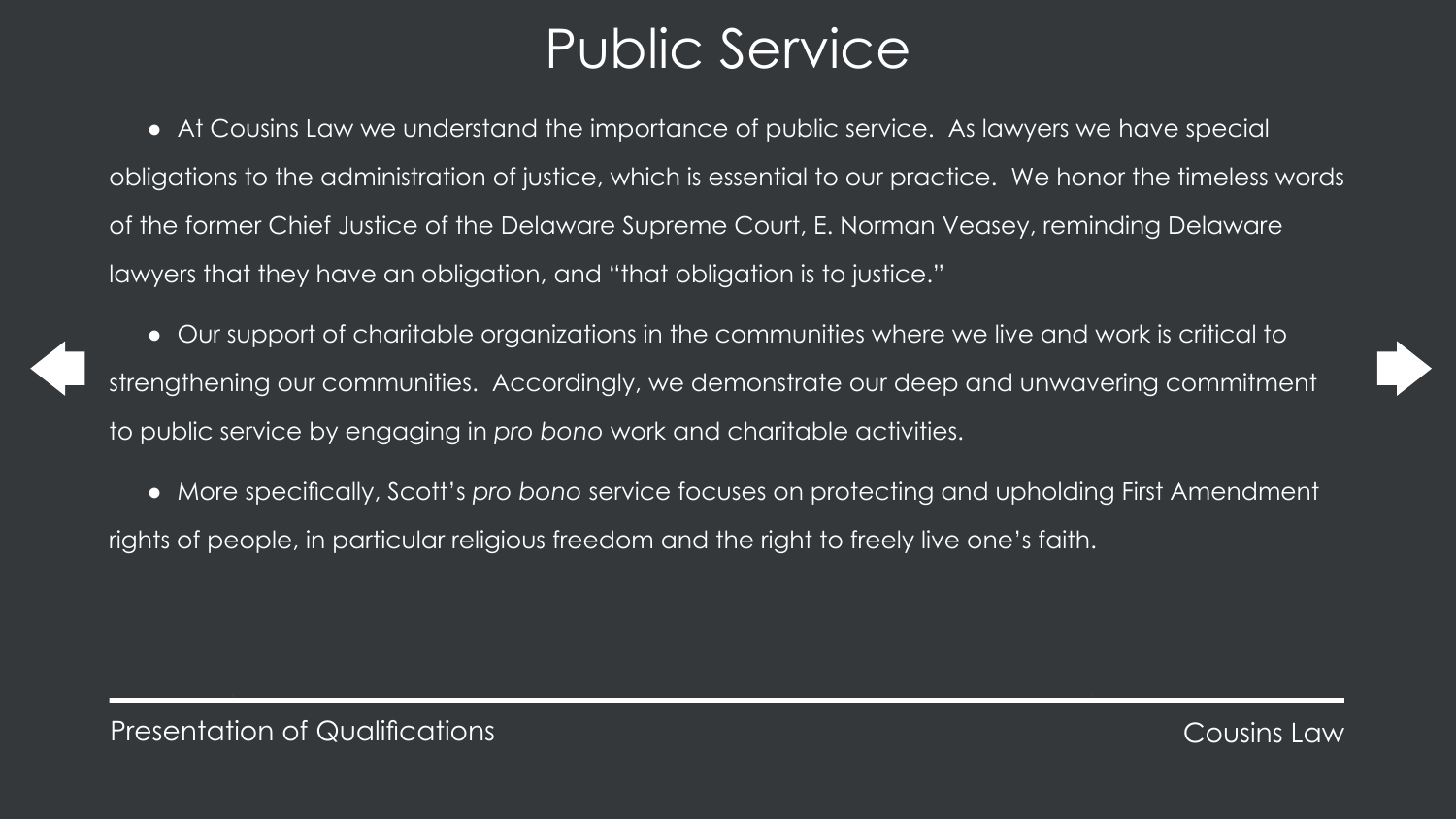# Relevant Experience

Alphastar Television Network, Inc. Anchor Glass Container Corporation Archetypes, Inc. ATLS Acquisition (Liberty Medical Supply, Inc.) Boo.Com N.A. Inc. (Bankr. S.D.N.Y.) Chem RX Corporation Color Tile, Inc. Crown Books Corp. DB Companies, Inc. Discovery Zone, Inc. Edison Brothers Stores, Inc. Elek-Tek, Inc. Ernst Home Center, Inc. First Merchants Acceptance Corp. Grant Geophysical, Inc. Grossman's Inc.

Homeland Stores, In Indianapolis Downs, Knotts Incorp. Louise's, Inc. **Marvel Entertainmer Master Graphics, Inc.** Met-Coil Sys. Corp. MIG, Inc. Northwestern Corp. Opus South Corpord PS America, Inc. (Bar **Rickel Home Center** RRRP Robbins, Inc. ( Samuels Jewelers, In SA Telecommunicati Schutt Sports, Inc.

| <b>SFX Entertainment</b>                        |
|-------------------------------------------------|
| Seitel, Inc.                                    |
| <b>Stant Parent Corp.</b>                       |
| Strawberries Inc.                               |
| Telepad Corp.                                   |
| The Columbia Gas System, Inc.                   |
| <b>Tiphook Finance Corporation</b>              |
| Tom's Foods Inc. (Bankr. M.D. Ga.)              |
| Ultimate Escapes Holdings, LLC                  |
| US One Communications                           |
| Valeo Electrical Sys., Inc. (Bankr. S.D.N.Y.)   |
| Verengo Solar                                   |
| <b>Violin Memory</b>                            |
| Waste Sys. Int'l, Inc.                          |
| WMI Liquidating Trust (Washington Mutual, Inc.) |
|                                                 |





## We have extensive corporate and legal experience representing chapter 11 debtors, including:\*

\* Most of these representations were handled by Scott Cousins prior to forming Cousins Law.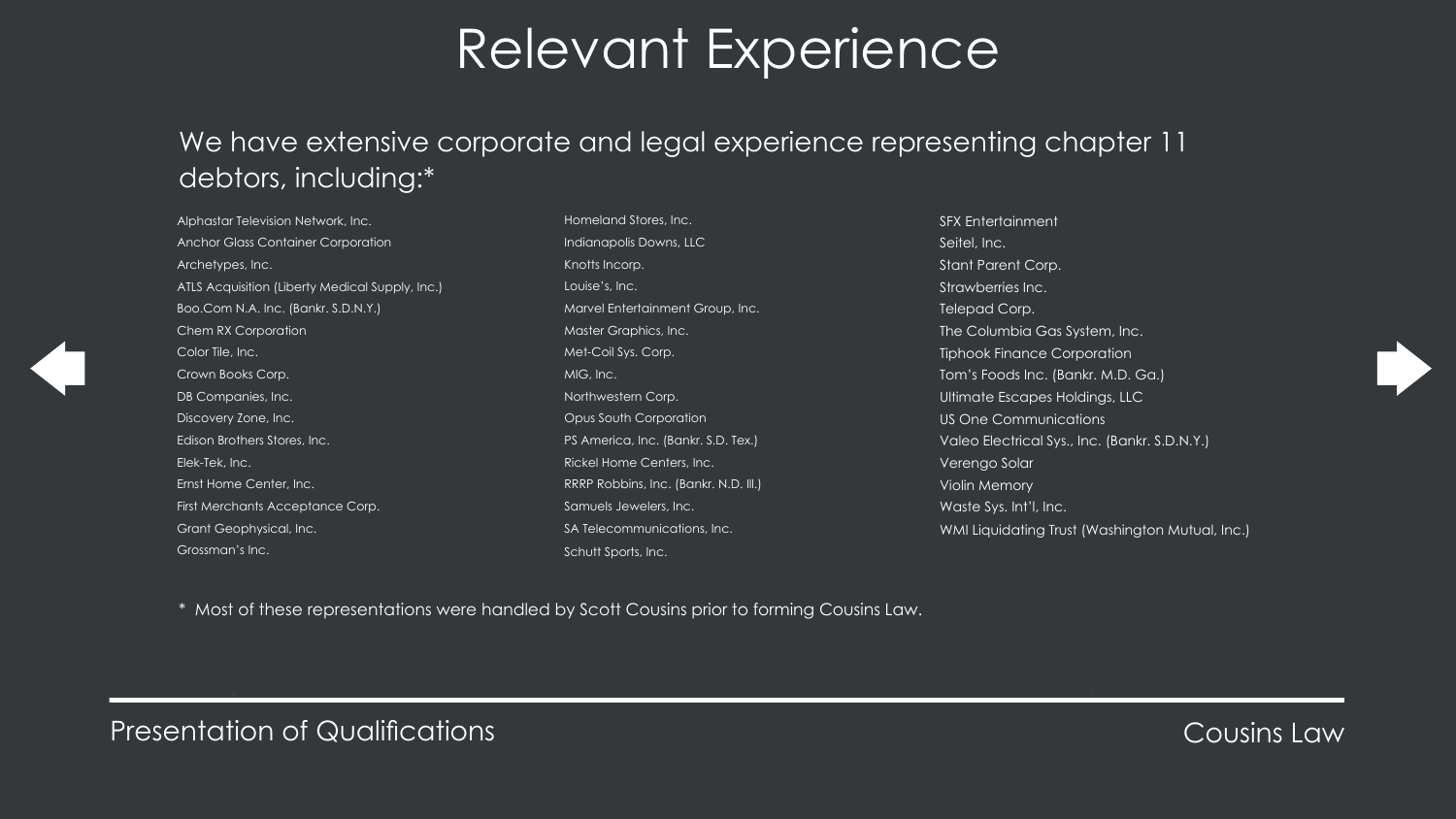# Relevant Experience (cont'd)

American Business Serv. Aventine Renewable Energy Clark Retail Enterprises, Inc. (Bankr. N.D. Ill.) Factory 2-U Stores, Inc. GNC Holdings, Inc. Libbey Glass, Inc. Matlack Systems, Inc. Napster Creditors Committee Napster, Inc. Neenah Enterprises, Inc. Pemco World Air Serv. Personal Communications Devices, LLC (Bankr. E.D.N.Y) PHP Healthcare Corp. Pinnacle Brands, Inc.

### Statutory Committees (cont'd)

Primus Telecommunications Sportsman's Warehouse The Scooter Store Holdings, Inc. Vertis Holdings, Inc.

### Other Official Committees

Equity Securityholders of Pathmark Stores Retirees of Florsheim (Bankr. N.D. Ill.) Retirees of Polaroid Corp. Retirees of SHC (Spalding), Inc.

### Other Significant Parties

Ad Hoc Committee of Energy Future Intermediate Noteholders

Elliott Management

Harvey Weinstein

**IEC Corporation** 

NextEra Energy Resources

Reorganized PJ Finance

Green Hunt Wedlake Inc., Trustee in Bankruptcy of Bowater Canada Finance Corporation

Special Deputy Receiver in Assignment for Benefit of Creditors' Case (Chancery Court)





# We also have extensive corporate and legal experience representing committees and other significant parties in chapter 11 cases, including:\*

### Statutory Committees

\* Most of these representations were handled by Scott Cousins prior to forming Cousins Law.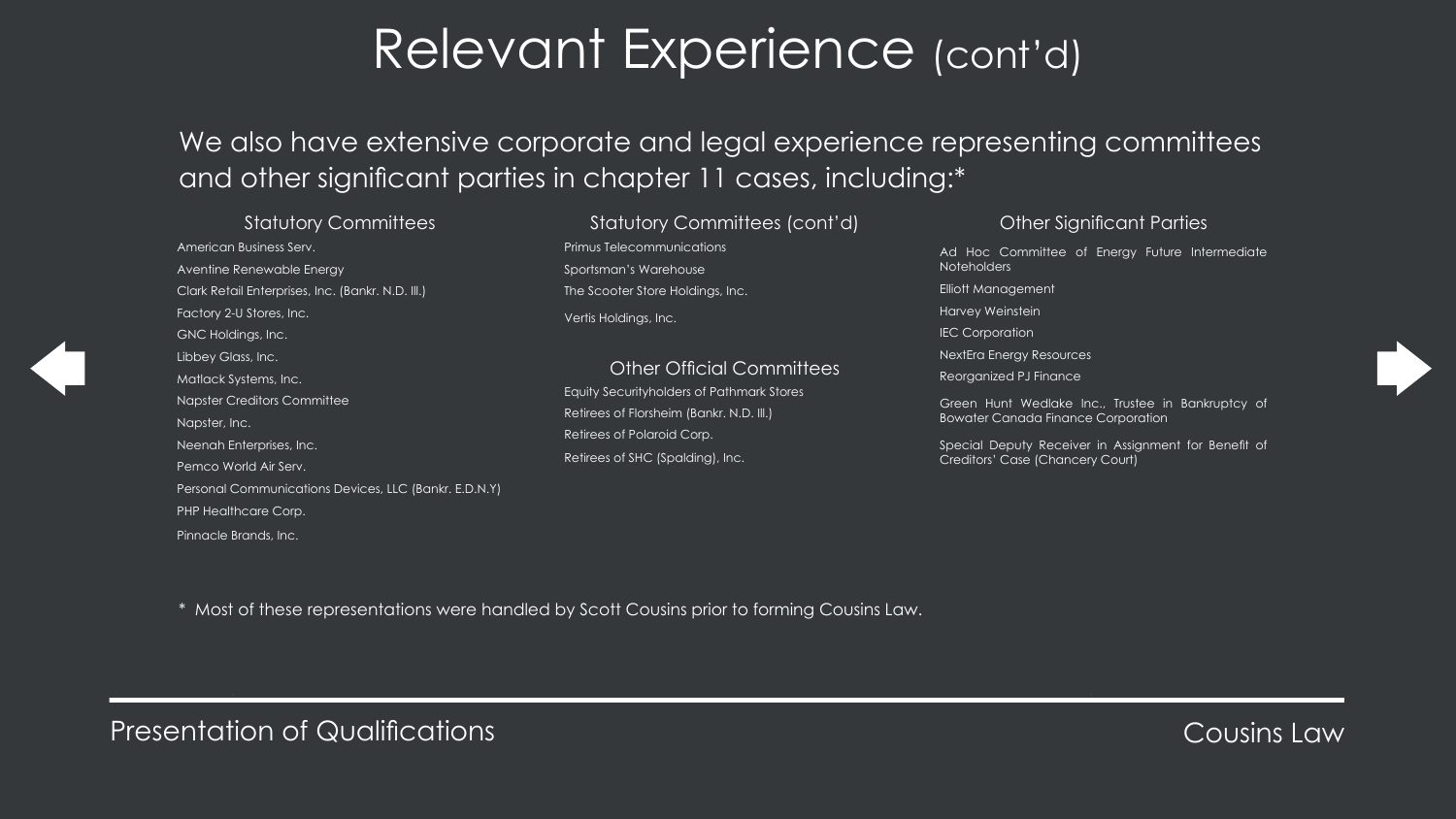acquisitions involving financially distressed

# Scott Cousins' Biography



Scott D. Cousins Cousins Law LLC Brandywine Plaza West 1521 Concord Pike, Suite 301 Wilmington, Delaware 19803 Direct: +1 302 824-7081 Cell: +1 302 650-9748 scott.cousins@cousins-law.com

### Areas of Concentration

- business reorganizations and liquidations;
- workouts and out-of-court restructurings;
- commercial litigation and dispute resolution;
- transaction due diligence;
- statutory and ad hoc committee representations;
- liquidating trustees, assignees and other fiduciaries;
- boards of directors;
- companies.
- Chambers & Partners USA Guide, an annual listing of leading business lawyers & law firms in the world, 2004-2006; 2010 to present;
- AV® Rated by Martindale-Hubbell in Bankruptcy and Litigation;
- The Best Lawyers in America® in the practice area of Bankruptcy and Creditor Debtor Rights/Insolvency and Reorganization Law since 2006
- The International Who's Who of Insolvency & Restructuring Lawyers, since 2011; and
- Delaware Super Lawyers, since 2013.



### Awards & Recognition

Scott Cousins is a seasoned lawyer who has practiced at one of the world's largest law firms. In addition to restructuring expertise during his years in private practice, Scott has wideranging corporate experience as in-house General Counsel of NextEra Energy Resources LLC, a clean, renewable energy leader and one of North America's leading energy suppliers. He is a published author, and a frequent speaker on issues and developments in bankruptcy and insolvency law.

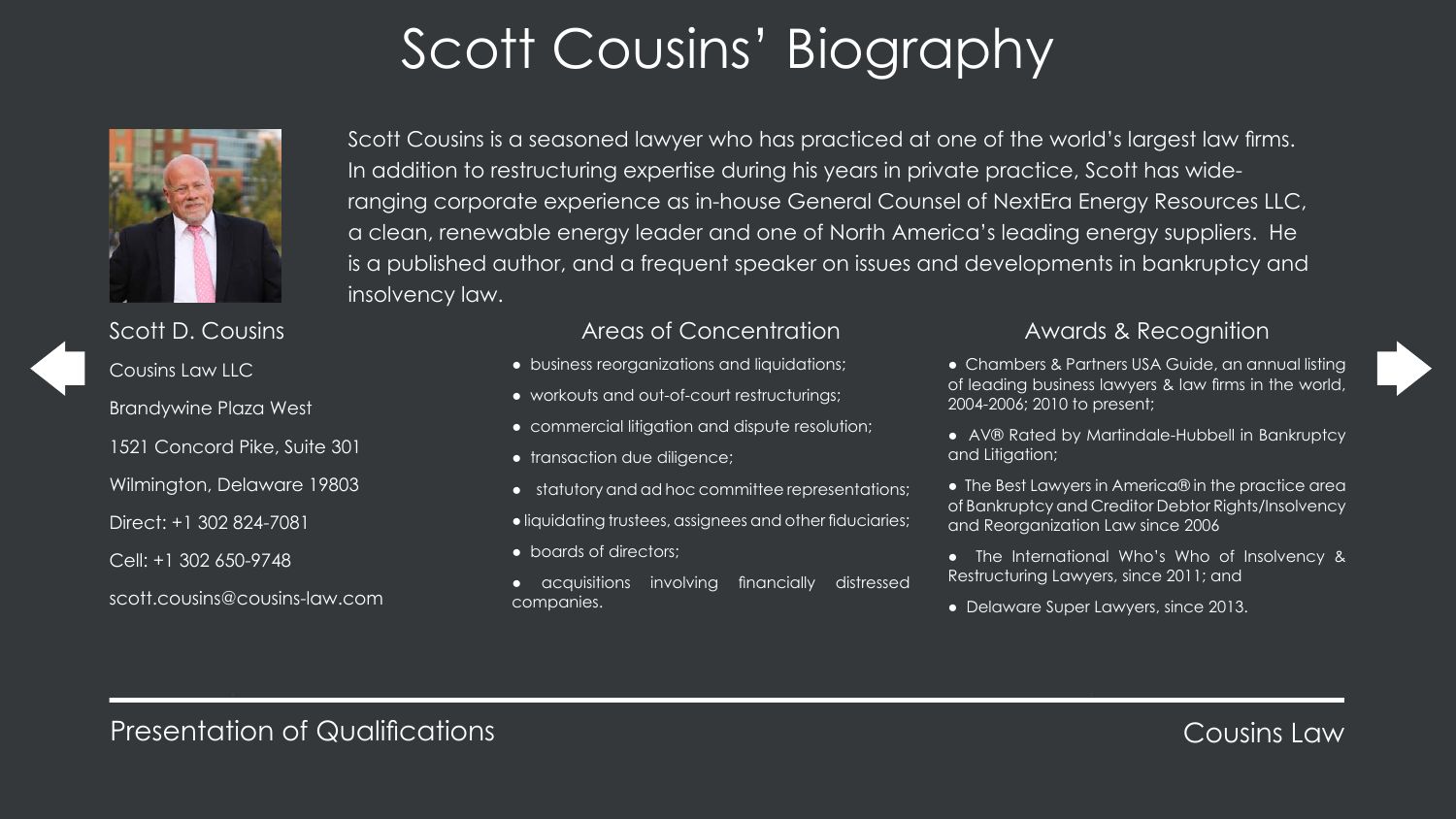# Scott Jones' Biography



Scott D. Jones Cousins Law LLC Brandywine Plaza West 1521 Concord Pike, Suite 301 Wilmington, Delaware 19803 Direct: +1 302 824-7082 Cell: +1 302 757-4563 scott.jones@cousins-law.com

### Areas of Concentration

- business reorganizations and liquidations;
- workouts and out-of-court restructurings; and
- commercial litigation and dispute resolution.

### Background

- Prior to law school, Scott spent over 20 years with the Wilmington Police Department as a police officer. Scott spent most of his career as an investigator, Sergeant, and Lieutenant within the Criminal Investigations Division.
- Scott received numerous citations for his actions as a police officer and was recognized for his work within the community.
- Scott graduated *cum laude* from the Temple University School of Law.





### Scott Jones is an associate with Cousins Law.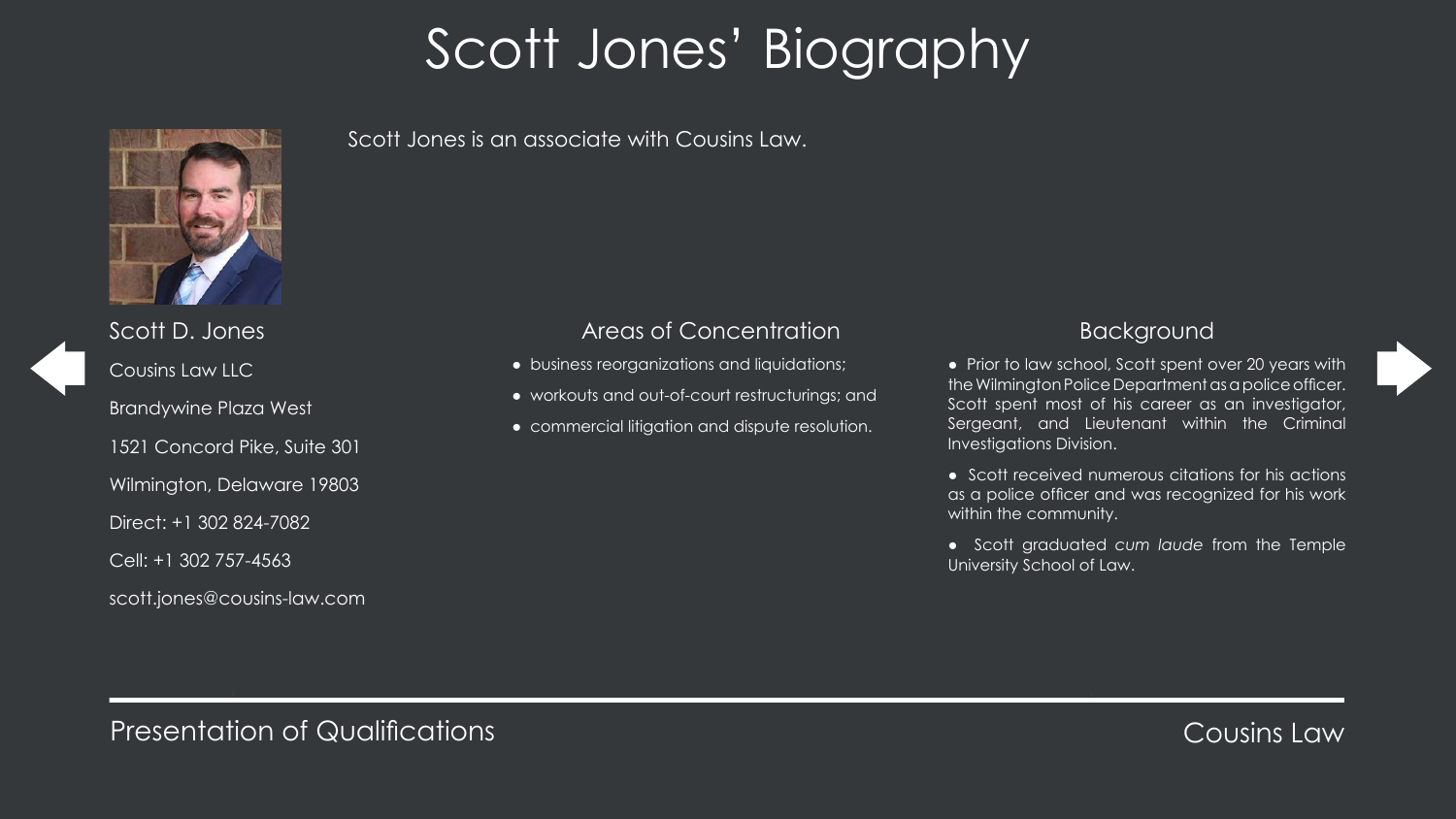# Business Restructurings & Liquidations

We have been involved in many of the largest and most complicated business reorganizations, outof-court restructuring matters, workouts, liquidations and distressed acquisitions and sales in Delaware's federal and state federal courts, as well as in other jurisdictions across the country.

While we believe that a negotiated resolution is often better than a litigated outcome, we have the experience litigating tough cases on behalf of our clients.





Our Business Restructuring and Liquidation practice specializes in representing public and private companies, creditors and statutory committees, trustees, purchasers and boards of directors, management and shareholders in all aspects of business reorganization and restructuring, including high-stakes litigation and commercial transactions related to distressed acquisitions and sales inside and outside chapter 11.



We have decades of realworld experience and broad familiarity with the substantive law and local procedures of Delaware Bankruptcy and District Courts.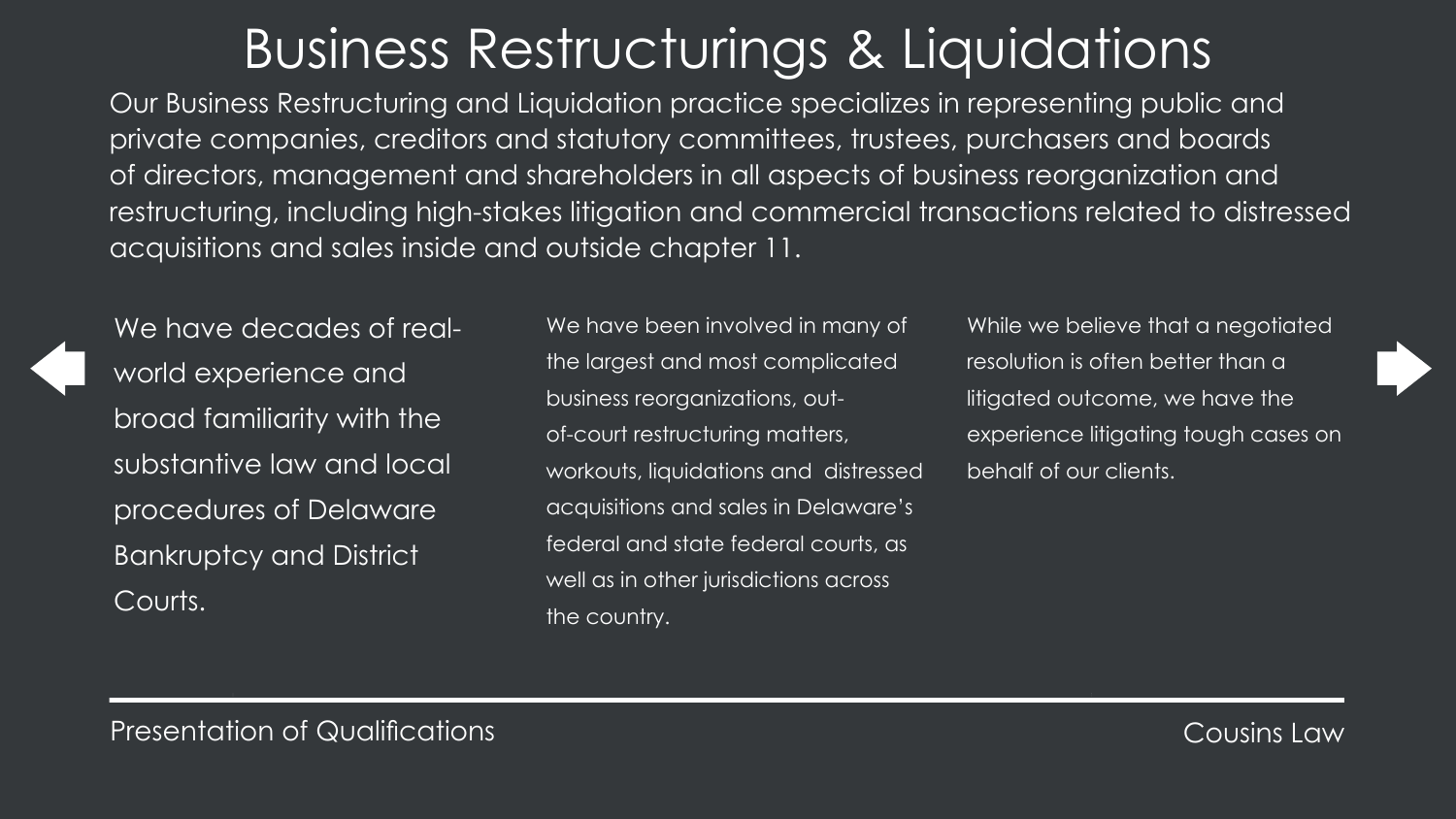# Civil Liberties

Some of our important *pro bono* work includes defending the First Amendment Free Exercise rights of Delaware churches. We along with our co-counsel sued Delaware and challenged various emergency COVID lockdown rules issued by the State in 2020 which (1) prohibited in person Sunday religious services; (2) prevented indoor preaching; (3) banned singing; (4) barred the elderly from church; (5) prohibited Baptism; and (6) prohibited the Lord's Supper.

Our work also includes defending the First Amendment Free Exercise rights of a Delaware home church. In addition, our firm has represented the Native American Guardian's Association (NAGA), a non-profit organization that partners with public schools across to help those schools (a) eliminate stereotypical "mascot" caricatures and iconography, chants and cheers, and (b) develop respectful and culturally appropriate Native American names and imagery.

That's why our firm along with our cocounsel Mountain States Legal Foundation filed a civil-rights action in the U.S. District Court for the District of Colorado challenging the constitutionality of SB 21- 116. The lawsuit was filed on behalf of NAGA and five other Native American plaintiffs living in Colorado. We alleged in our complaint that the law violates our clients' First Amendment and Fourteenth Amendment rights, as well as Title VI of the Civil Rights Act of 1964.



Defending important personal freedoms protected by the Bills of Rights is a core principle of our firm. That's why challenging civil liberty and *pro bono* work is a key part of our practice.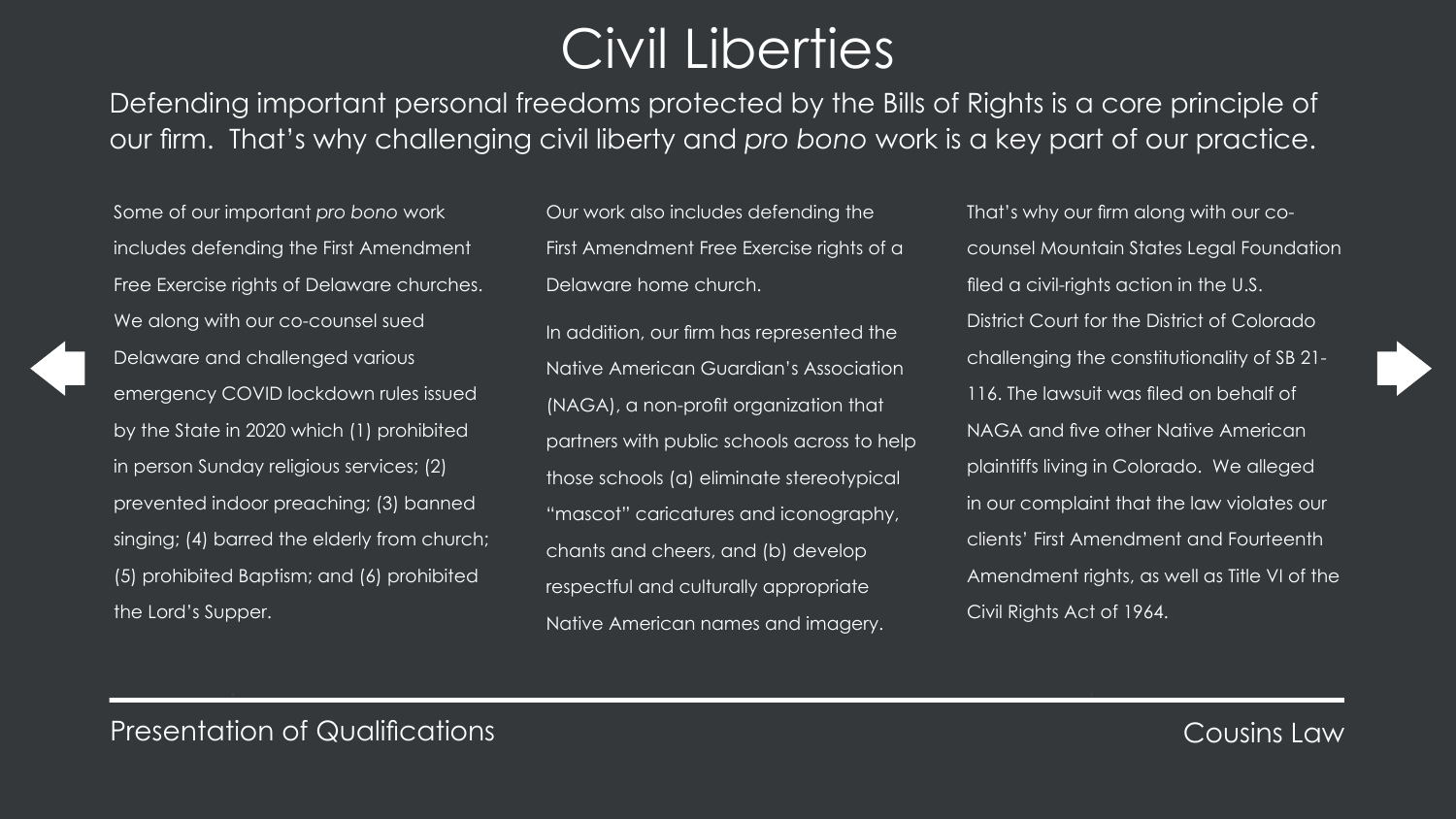# About Us

Our size is our competitive advantage. Since we can't relegate our matters to less experienced associates, we have to stay actively involved in every case. We believe that this structure makes us more cost-effective than bigger firms and which, in turn, leads to greater client satisfaction.

We are committed to providing high-quality legal services, whether with respect to routine matters or more complex matters.

In every case, we hold steadfast to principles of excellence in both service and execution.

We are more than just a Delaware "local counsel" firm. Rather, we are "lawyer's lawyers" who are regularly trusted as referral and conflicts counsel to provide highquality legal services.



Because we measure our success by our clients' success, we are responsive to the business needs of each of our clients.

## At Cousins Law, we are committed to executing on a strategy for solutions to our clients'

most demanding legal challenges.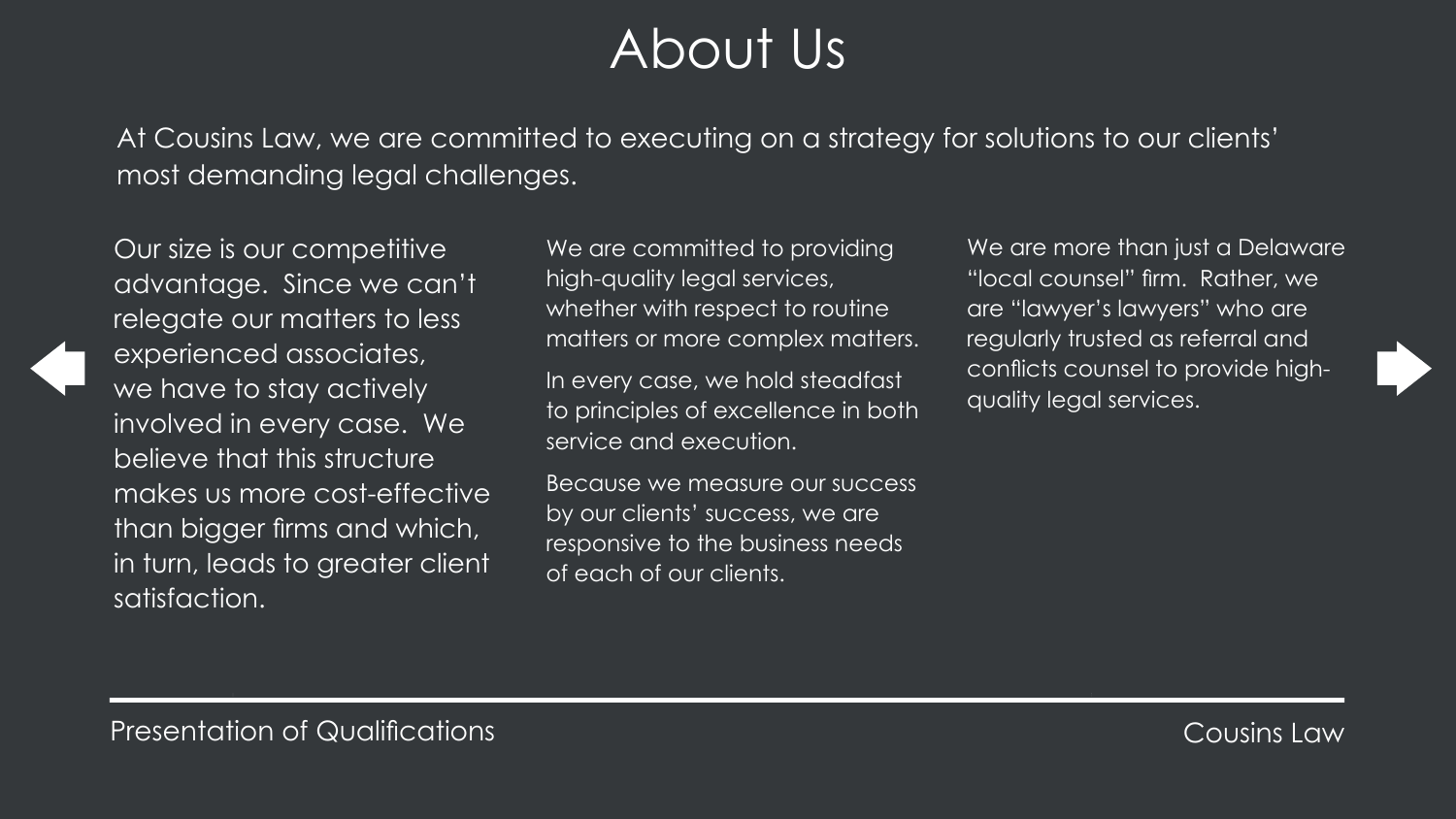# About Us (cont'd)



# Wilmington, Delaware

Cousins Law is located in Wilmington, Delaware. Delaware is regarded as the corporate capital of the world because of its pro-business environment, sophisticated business laws and highly respected judicial system.